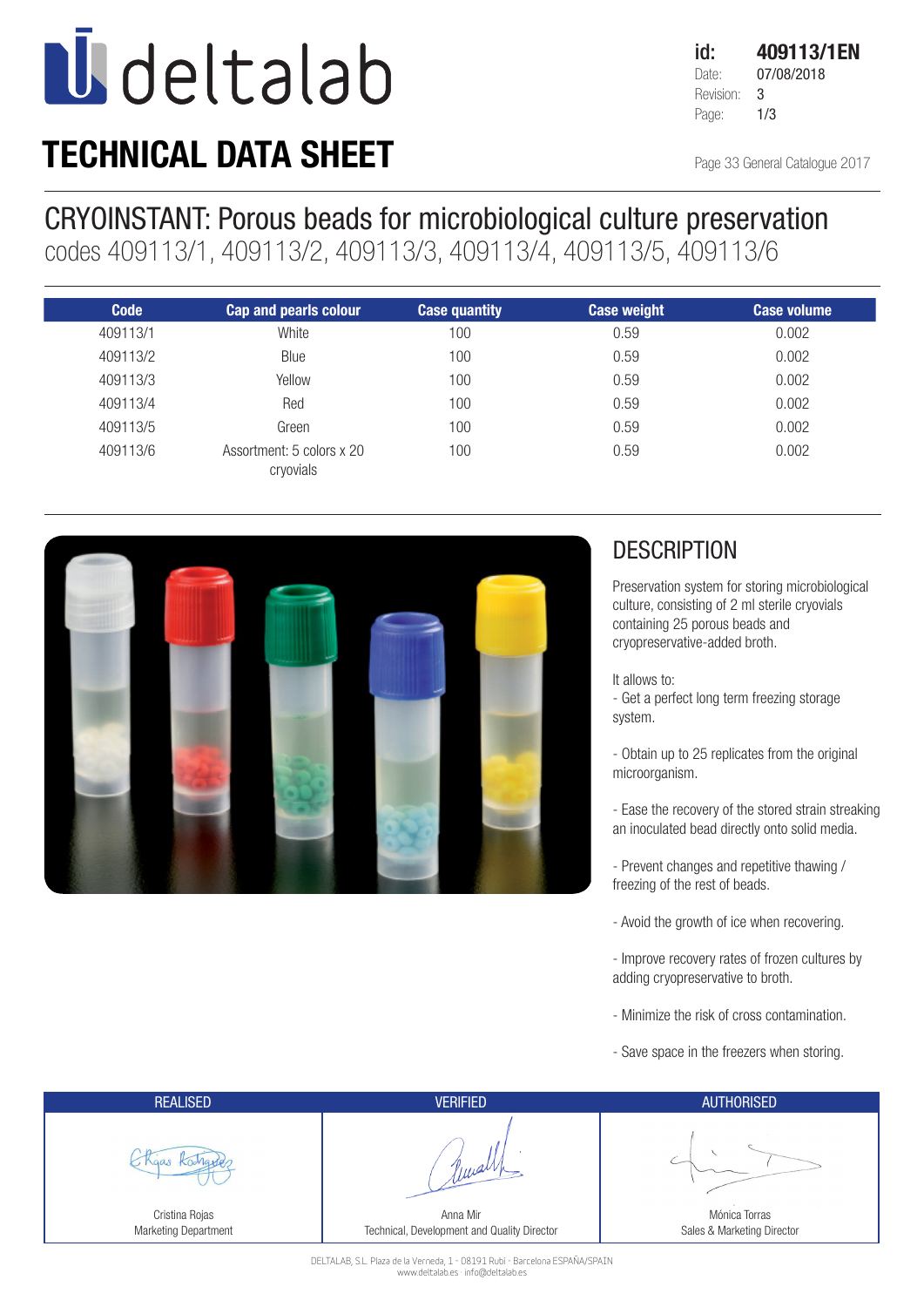# **U**deltalab

### TECHNICAL DATA SHEET

id: 409113/1EN Date: 07/08/2018 Revision: 3 Page: **2/3** 

Page 33 General Catalogue 2017

#### CRYOINSTANT: Porous beads for microbiological culture preservation

codes 409113/1, 409113/2, 409113/3, 409113/4, 409113/5, 409113/6



#### **COMPONENTS**

Cryovial: external thread cryovials are made of polypropylene. Their caps embody a silicone washer to ensure a positive leakproof seal. Tubes and caps withstand up to -190ºC.

In order to ease the classification of the samples, we offer the possibility to get cryovials with caps and beads in five different colors: every code displays caps and beads from a single and same colour (except code 409113/6, which is an assortment), providing a system whereby users are able to identify and code different bacterial species, different samples, different laboratories,… And even more: with color coded inserts a further classification can be made.

Carton boxes: Cryovials are presented in carton boxes (resistant to –100ºC; dimensions: 150x150x55 mm) with 100 units.

Each box is supplied plastic-wrapped and labeled with code reference, batch, expiry date and specifying the color of the caps and beads.

Expiry date before use: 48 months from manufacturing date.

Sterile by autoclave.

| <b>REALISED</b>                        | <b>VERIFIED</b>                                         | <b>AUTHORISED</b>                           |
|----------------------------------------|---------------------------------------------------------|---------------------------------------------|
| $\alpha$ a                             |                                                         |                                             |
| Cristina Rojas<br>Marketing Department | Anna Mir<br>Technical, Development and Quality Director | Mónica Torras<br>Sales & Marketing Director |